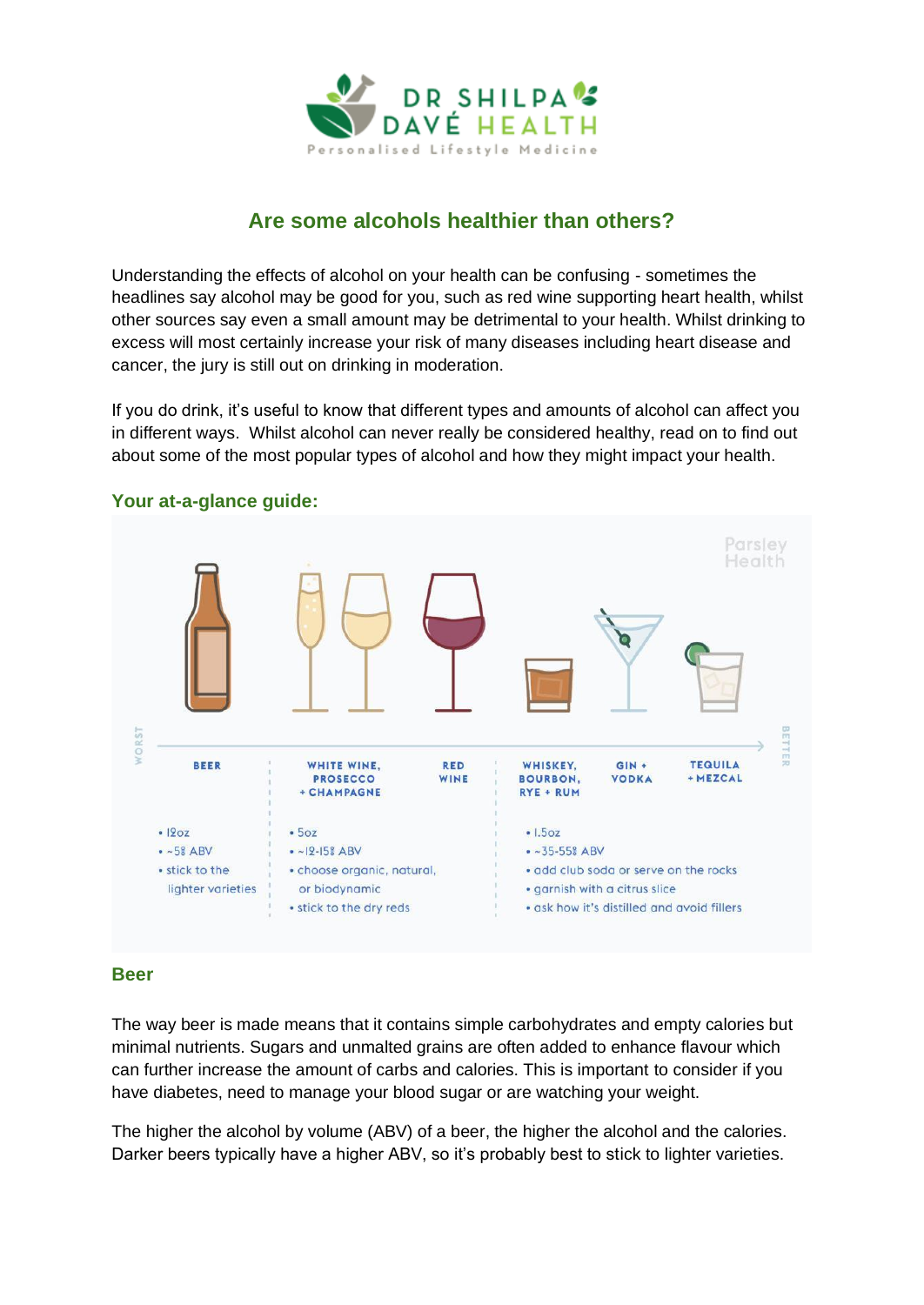

Many beers are made from wheat or barley grains which contain gluten. Gluten should be avoided by people with coeliac disease, non-coeliac gluten sensitivity, and wheat allergies. Nowadays there are a number of gluten free beers available. There has been a trend for many breweries to produce beers with minimal alcohol content and it is worth trying them as they can often have all of the taste with none of the alcohol related issues.

Whilst some studies suggest there may be some benefits of drinking beer, studies show that beer intake is directly related to increased waist circumference and body weight<sup>1</sup>, and higher intakes are associated with abdominal obesity.<sup>2</sup>

#### **Wine**

Similar to beer, wine also contains carbohydrates and sugars but it's also packed with antioxidants which are beneficial to health. Red wine contains more 10x antioxidants than other types of alcohol because it's made with the skin, seeds and sediment of the grape intact.<sup>3</sup> White and rosé wines, champagne and prosecco have fewer antioxidants, but these are lower in calories than red wine.

There are conflicting scientific studies on the benefits of wine - research has found that the antioxidants Resveratrol and Quercetin have been linked to benefits such as regulating blood pressure<sup>4,5</sup> and improving neurological function<sup>6,7</sup> but other studies have not found a positive impact on health or longevity.<sup>8</sup> Despite these potential health benefits, it's worth remembering that they only apply if wine is drunk in moderation - individuals who drink around 1 serving per day of red wine have a 32% lower risk of heart disease, but any more than that dramatically increases the risk of cardiovascular events.<sup>9</sup>

Sulphites found in wine may also be a problem for some people. Sulphites naturally occur during the wine-making process but are often also added as preservatives and may cause reactions such as dizziness, flushing, trouble swallowing,and upset stomach. Under EU regulations, organic wine has fewer sulphites than their conventional counterparts, and if sulphites are added, it must be included on the label<sup>10</sup>

## **Spirits**

Whilst spirits have a higher percentage of alcohol, on their own they contain no carbohydrates or sugar so theoretically they're least likely to impact your blood sugar and metabolism. However, adding sugar-laden mixers will increase the carbohydrate content, so it might be best to choose low-sugar or low-calorie mixers if you need to manage your blood sugar.

Even though some whiskeys, vodkas and gins are distilled from gluten-containing grains wheat, barley, rye, the distillation process during manufacture removes all traces of gluten so they are safe to drink for people with coeliac disease and gluten sensitivity.

#### **What are the UK's drinking guidelines?**11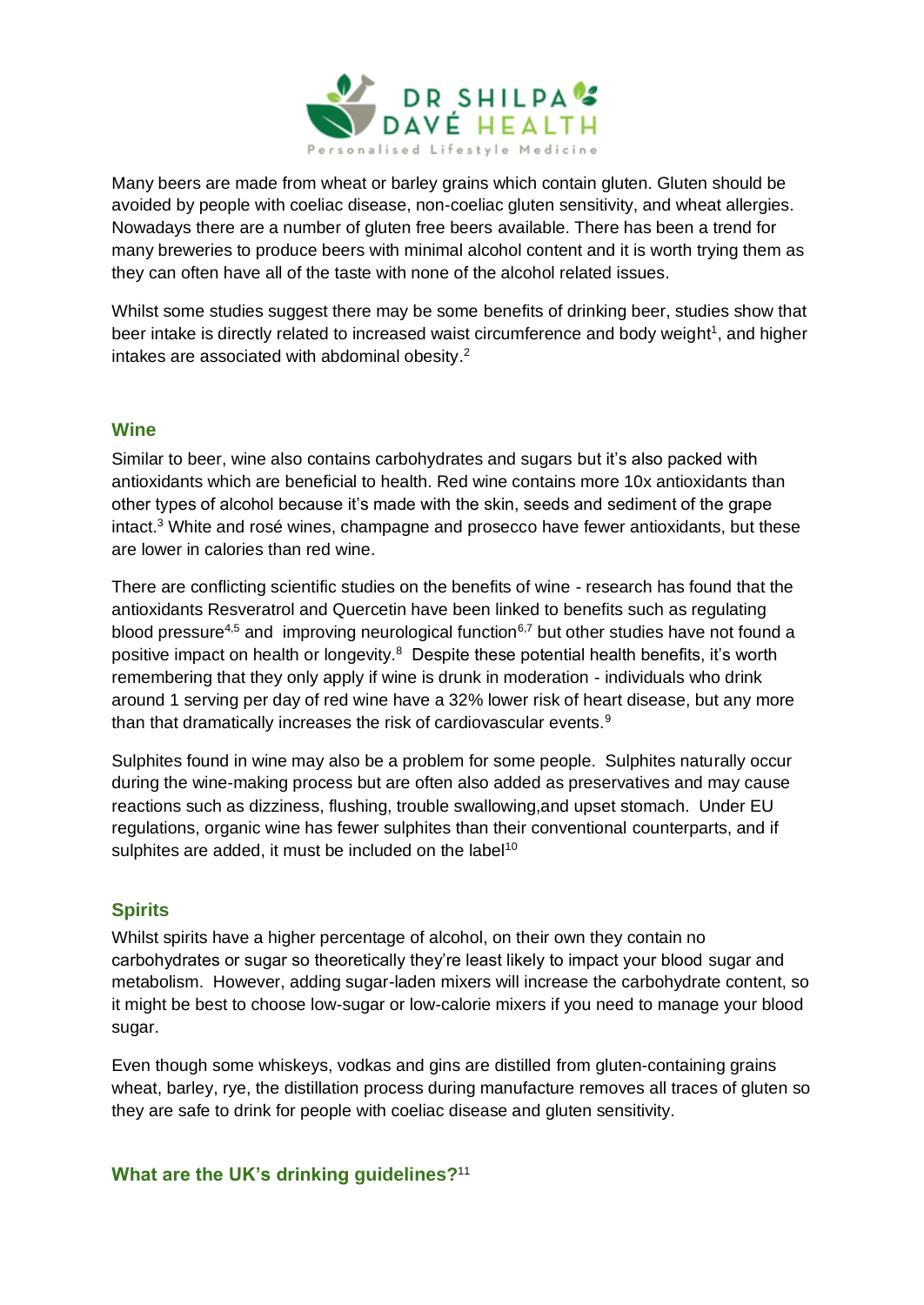

# **Low Risk Drinking Guidelines**



*If you have any questions about alcohol or want to book a health screen with Dr Shilpa, book an appointment at [www.privategp.org/book](http://www.privategp.org/book) or call 0203 303 0326*

**References:**